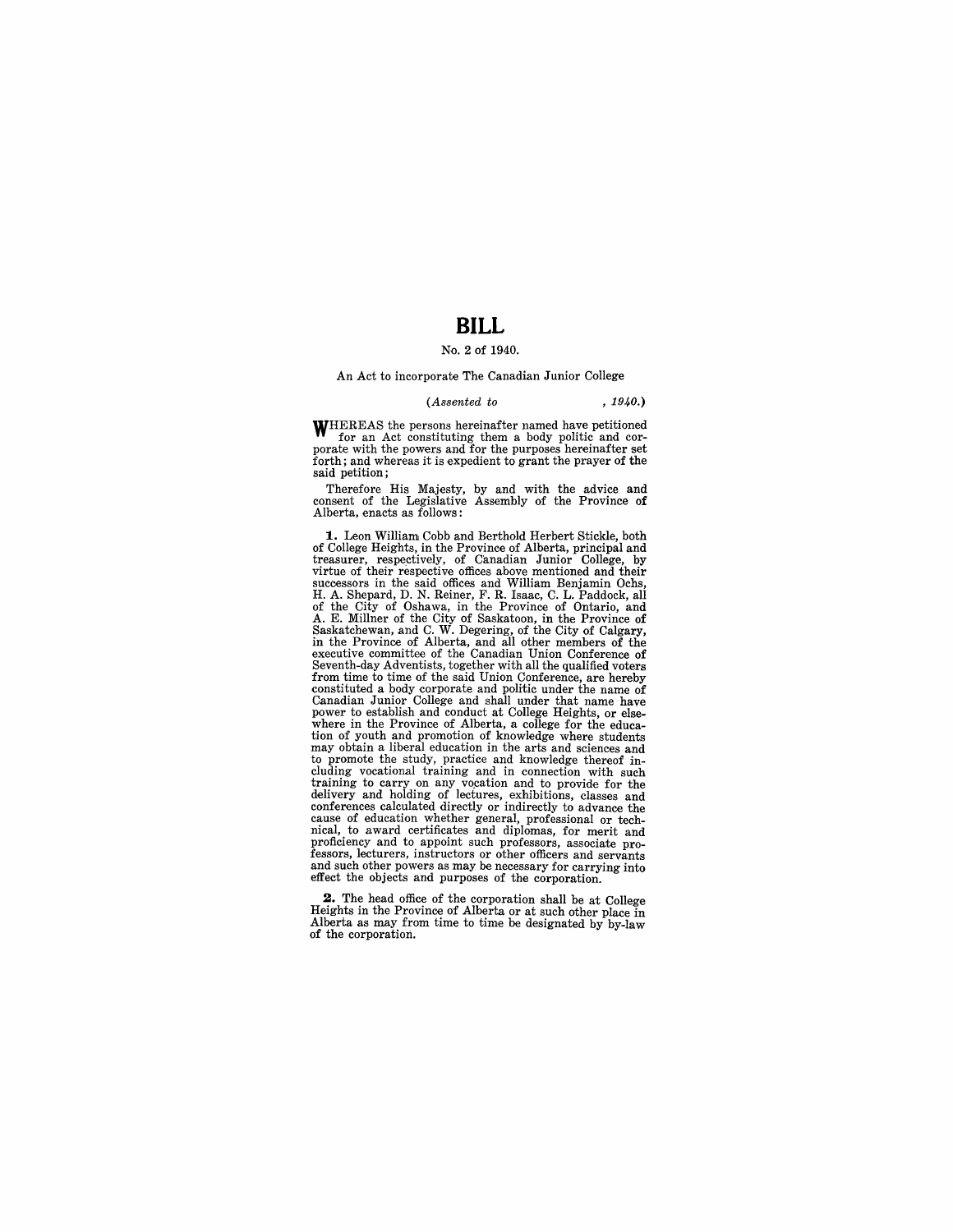3. The said Canadian Junior College shall be under the management and administration of a Board of Trustees to be called the "Board of Trustees of Canadian Junior College".

4. The said Board of Trustees of Canadian Junior Col-lege shall consist of the principal of Canadian Junior College by virtue of his office, together with not less than four and not more than eighteen to be elected from among the members of the corporation.

5. The said board of trustees shall have the power to make rules and regulations for the management of the affairs of the corporation.

6. The persons designated by name in the first section of this Act shall be the provisional board of trustees thereof and until the corporation in general meeting otherwise provides, shall exercise all the powers and functions of the corporation.

7. The corporation may from time to time make by-laws not contrary to law, for,-

- (a) The appointment, subject as herein provided, of a Board of Trustees for the administration, management and control of the property, business and other temporal affairs of the corporation;
- (b) The appointment, functions, duties and remuneration of all officers, agents and servants of the cor- poration;
- (c) The appointment of committees and defining their duties;
- (d) The calling of meetings, general or special, of the corporation and all committees;
- (e) The fixing of the necessary quorum and the procedure at such meetings;
- $(f)$  Generally the carrying out of the objects and purposes of the corporation and for the well ordering governing and advancement of the said college;

and all such by-laws when reduced into writing after the common seal of the corporation has been affixed thereto shall be binding on all persons members thereof.

**8.**—(1) The corporation may purchase, take, have, hold, receive, possess, retain, and enjoy property, real or personal, corporeal or incorporeal, whatsoever, and for any or every<br>estate or interest therein whatsoever given, granted, devised or bequeathed to it, or appropriated, purchased or acquired by it in any manner or way whatsoever, to, for or in favour of the uses and purposes of the corporation, or to, for, or in favour of any religious, educational, eleemosynary or other institution established, or intended to be established, by, under the management of, or in connection with the uses or purposes of the corporation.

#### 2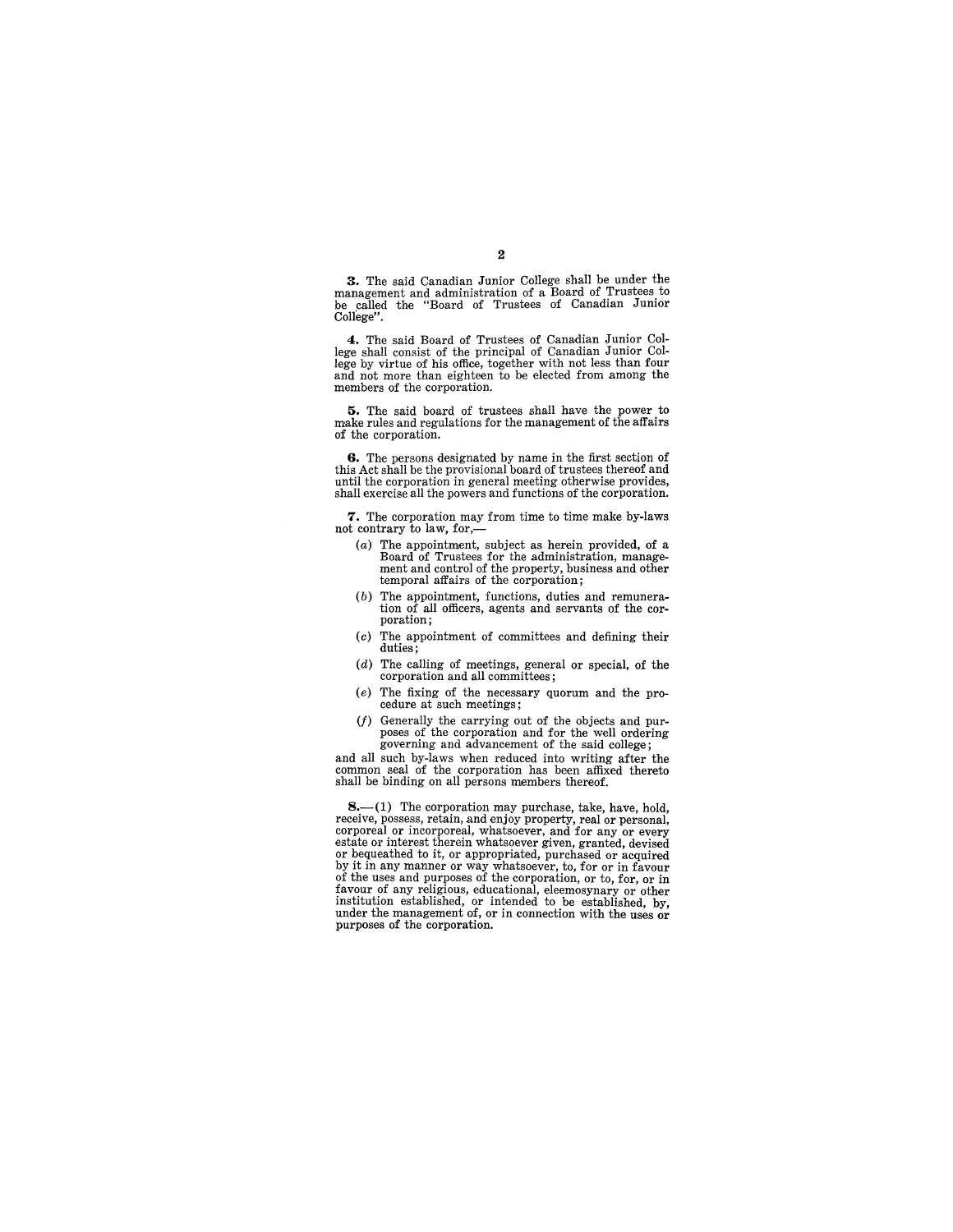(2) The corporation may also hold such real property or estate therein as is *bona fide* mortgaged to it by way of security, or conveyed to it in satisfaction of debts or judgments recovered.

**9.** Subject always to the terms of any trusts relating thereto, the corporation may sell, convey, exchange, alienate, mortgage, lease or demise any real property held by the corporation, whether by way of investment for the uses and<br>purposes of the corporation, or not, and may also, from time<br>to time, invest all or any of its funds or moneys, and all or<br>any moneys vested in or acquired by it f poses aforesaid, in and upon real property in any part of Alberta or otherwise; and for the purposes of such investment may take, receive and accept mortgages or assignments thereof whether made and executed directly to the corporation or to any corporation, body, company or person in trust for it; and may sell, grant, assign and transfer such mortgages or assignments either wholly or partly.

**10.** The corporation, may, from time to time, for the purposes of the corporation,-

- (a) borrow money upon the credit of the corporation;
- (b) make, draw, accept, endorse or become party to promissory notes and bills of exchange; but it shall not be necessary to have the seal of the corporation affixed to any such note or bill ;
- (c) mortgage, hypothecate or pledge any property of the corporation, real or personal, to secure the re- payment of any money borrowed for the purposes of the corporation.

**11.** Any deed or other instrument relating to real estate vested in the corporation or to any interest in such real estate shall, for all purposes within the legislative jurisdiction of the parliament of Alberta, be deemed to be duly executed if there is affixed thereto the seal of the corpora-tion and the signature of any officer of the corporation duly authorized for such purpose or his lawful attorney.

**12.** The said corporation shall at all times whenever required so to do by the Lieutenant Governor in Council make a report in writing of its affairs and property.

**13.** Provided that the powers herein granted shall be subject to the general laws of the Province now in force or hereafter enacted.

**14.** This Act shall come into force on the day upon which it is assented to.

3